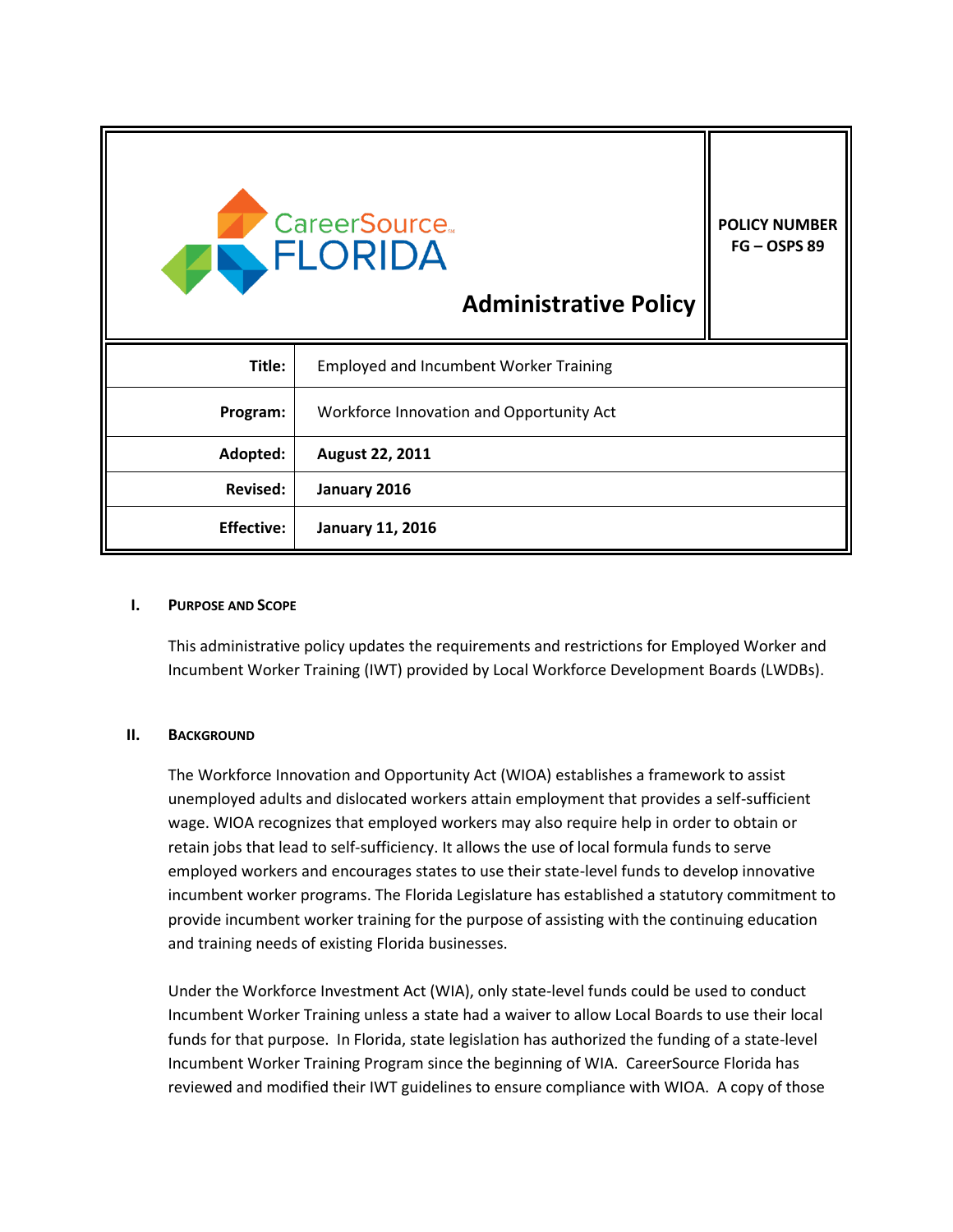guidelines may be accesse[d here.](http://careersourceflorida.com/training-solutions/incumbent-worker-training/) In addition, WIOA now allows the use (without a waiver) of local funds for IWT.

### **III. AUTHORITY**

Workforce Innovation and Opportunity Act, Title I, Pub. L. No 113-128, §§134(d)(4).

Workforce Innovation and Opportunity Act; Joint Rule for Unified and Combined State Plans, Performance Accountability, and the One-Stop System Joint Provisions, Vol. 80, No. 73 Fed. Reg., 20573 (proposed April 16, 2015) (to be codified at 20 C.F.R. pts. 680.780, 680.790, 680.800, 680.810, 680.820, 682.210(b) and 682.320(b)(3).

"Guidance on Services Provided through the Adult and Dislocated Worker Program under the Workforce Innovation and Opportunity Act (WIOA or Opportunity Act) and Wagner Peyser, as Amended by WIOA, and Guidance for the Transition to WIOA Services," U.S. Department of Labor, Employment and Training Administration 3-15 available at [http://wdr.doleta.gov/directives/attach/TEGL/TEGL\\_03-15\\_Acc.pdf.](http://wdr.doleta.gov/directives/attach/TEGL/TEGL_03-15_Acc.pdf)

## **IV. POLICIES AND PROCEDURES**

WIOA distinguishes between an employed worker and an incumbent worker in several ways.

## **Employed Worker**

- 1. An employed worker is an individual currently working who has been determined by a onestop operator to be in need of employment and services in order to obtain employment that allows for self-sufficiency, in accordance with the locally established definition of that term.
- 2. An employed worker who currently meets the local definition of self-sufficiency, but needs services in order to retain their self-sufficient employment, also may be served if documentation is obtained from the employer that the employee will not be retained unless additional training or services are received.
- 3. Dislocated workers who have become re-employed in "income maintenance" jobs (a job with a lower rate of pay than the job of dislocation) if training is determined necessary in order to obtain or retain employment that leads to economic self-sufficiency.
- 4. Employed workers must have the skills and qualifications to successfully participate in the selected program of training services.
- 5. Local One-Stop Career Centers are required to complete a WIOA application and enter participation information into the state's management information system.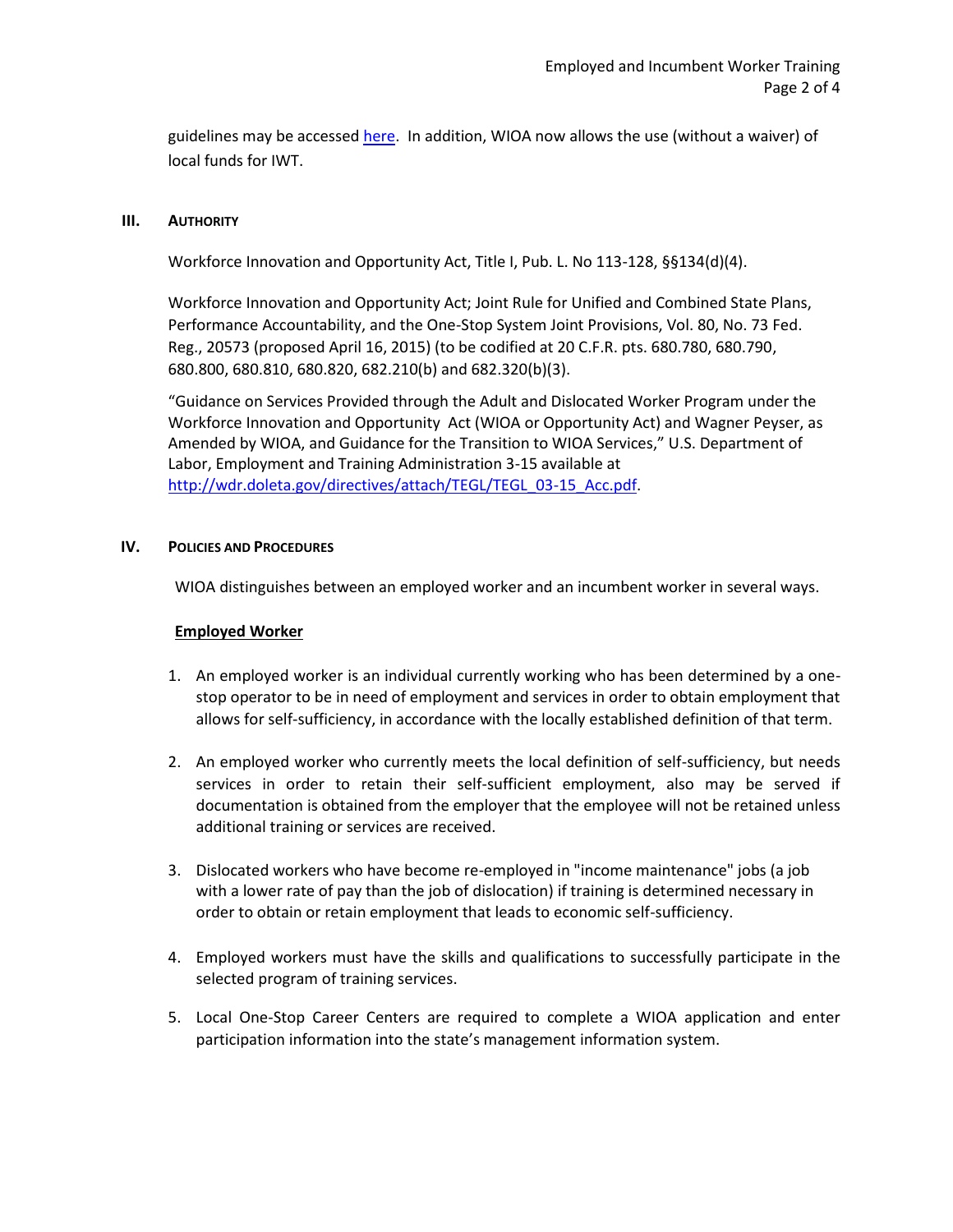## **Employed Worker Training**

- 1. WIOA employed worker services primarily are provided for the benefit of the employed worker but it is recognized that these services may also benefit the employer.
- 2. Employed workers must be given the same customer choice options as other WIOA clients (except for eligible employed workers who are enrolled in customized training with their employers).
- 3. Training must be provided in compliance with the Eligible Training Provider and Individual Training Account (ITA) requirements unless it is customized training or On- the-Job Training.

OJT and Customized Training for employed workers must relate to the introduction of new technologies, introduction to new production or service procedures, upgrading to new jobs that require additional skills, workplace literacy, or other appropriate purposes as identified by the Local Board. Other appropriate purposes must be clearly defined and approved by the Local Board.

## **Incumbent Worker**

- 1. An incumbent worker does *not necessarily* have to meet the eligibility criteria for employed adults or dislocated workers but Local One-Stop Career Centers still are required to complete a WIOA application and enter participation information into the state's management information system.
- 2. Obtaining or retaining employment that leads to self-sufficiency is not a prerequisite for incumbent worker training. For locally-funded IWT, age, citizenship/right to work, and compliance with the Selective Service registration requirements still must be met.
- 3. Incumbent worker participants are subject to selection for the federally mandated data validation. Therefore, all eligibility documentation requirements apply to incumbent workers.

# **Incumbent Worker Training**

- 1. Incumbent worker training is developed with an employer or employer association (group of employers) to retain a skilled workforce or avert the need to lay off employees by assisting the workers in obtaining the skills necessary to retain employment.
- 2. Local Boards must consider the characteristics of the participants; the relationship of the proposed training to the competitiveness of the participant and the employer; and, other factors the Local Board may determine appropriate, including number of employees trained, wages and benefits including post training increases, and the existence of other training opportunities provided by the employer when determining to do Incumbent Worker Training with an Employer.